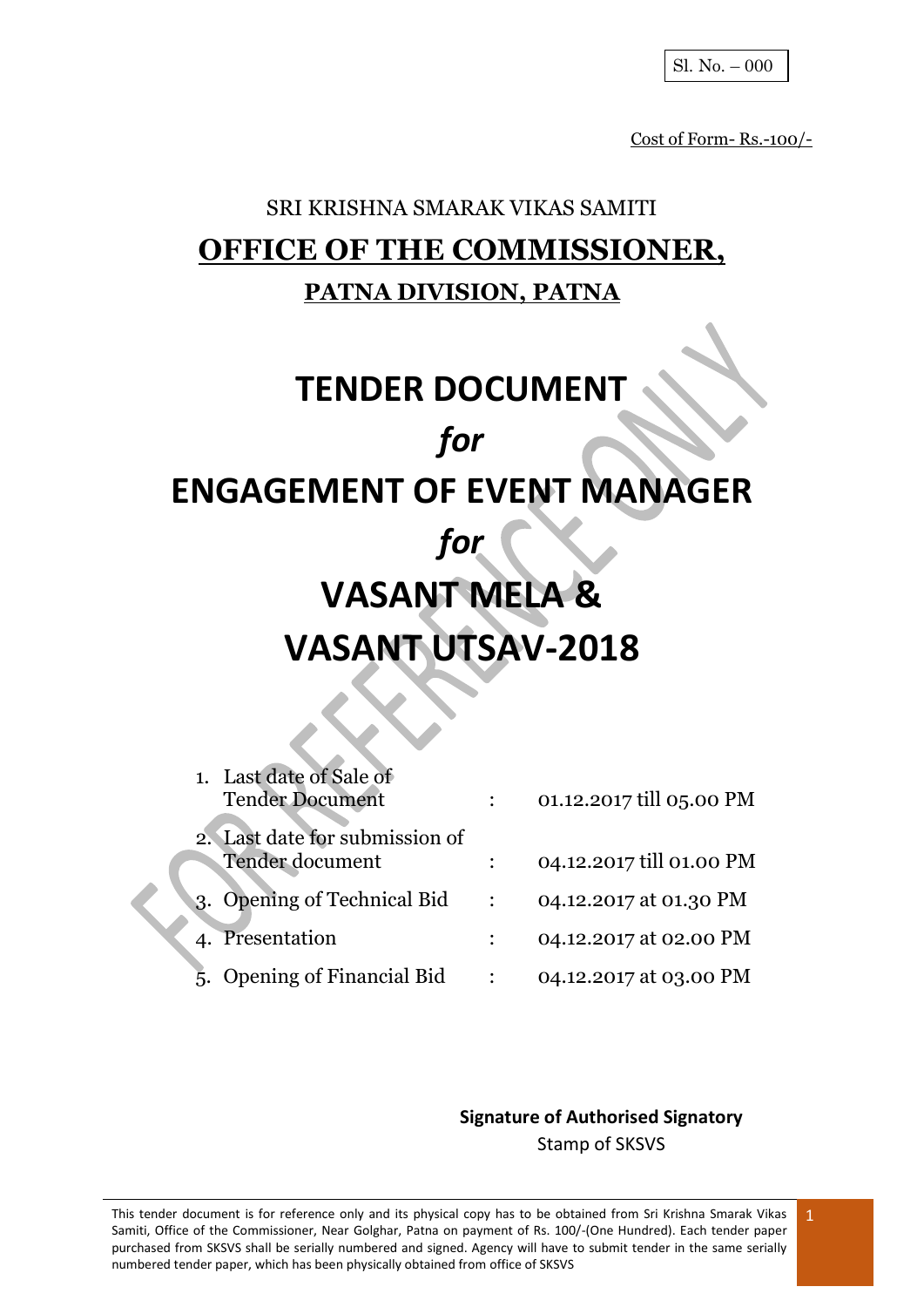## **DISCLAIMER**

The information contained in this Request for Proposal document (the **"TENDER DOCUMENT**") or subsequently provided to Applicant(s), whether verbally or in documentary or any other form, by or on behalf of Sri Krishna Smarak Vikas Samiti or any of its employees or advisors, is provided to Applicant(s) on the terms and conditions set out in this TENDER DOCUMENT and such other terms and conditions subject to which such information is provided.

This TENDER DOCUMENT is not an agreement and is neither an offer nor invitation by **Sri Krishna Smarak Vikas Samiti** to the prospective Applicants or any other person. The purpose of this TENDER DOCUMENT is to provide interested parties with information that may be useful to them in the formulation of their application for qualification and thus selection pursuant to this TENDER DOCUMENT (the **"Application"**). This TENDER DOCUMENT includes statements, which reflect various assumptions and assessments arrived at by the **Sri Krishna Smarak Vikas Samiti** Office in relation to the work/s. Such assumptions, assessments and statements do not purport to contain all the information that each Applicant may require. This TENDER DOCUMENT may not be appropriate for all persons, and it is not possible for the **Sri Krishna Smarak Vikas Samiti** office, its employees or advisors to consider the objectives, financial situation and particular needs of each party who reads or uses this TENDER DOCUMENT. The assumptions, assessments, statements and information contained in this TENDER DOCUMENT may not be complete, accurate, adequate or correct. Each Applicant should therefore, conduct its own investigations and analysis and should check the accuracy, adequacy, correctness, reliability and completeness of the assumptions, assessments, statements and information contained in this document and obtain independent advice from appropriate sources.

Information provided in this TENDER DOCUMENT to the Applicant(s) is on a wide range of matters, some of which may depend upon interpretation of law. The information given is not intended to be an exhaustive account of statutory requirements and should not be regarded as a complete or authoritative statement of law. The **Sri Krishna Smarak Vikas Samiti** office accepts no responsibility for the accuracy or otherwise for any interpretation or opinion on law expressed herein.

The **Sri Krishna Smarak Vikas Samiti** office, its employees and advisors make no representation or warranty and shall have no liability to any person, including any Applicant or Bidder, under any law, statute, rules or regulations or tort, principles of restitution or unjust enrichment or otherwise for any loss, damages, cost or expense which may arise from or be incurred or suffered on account of anything contained in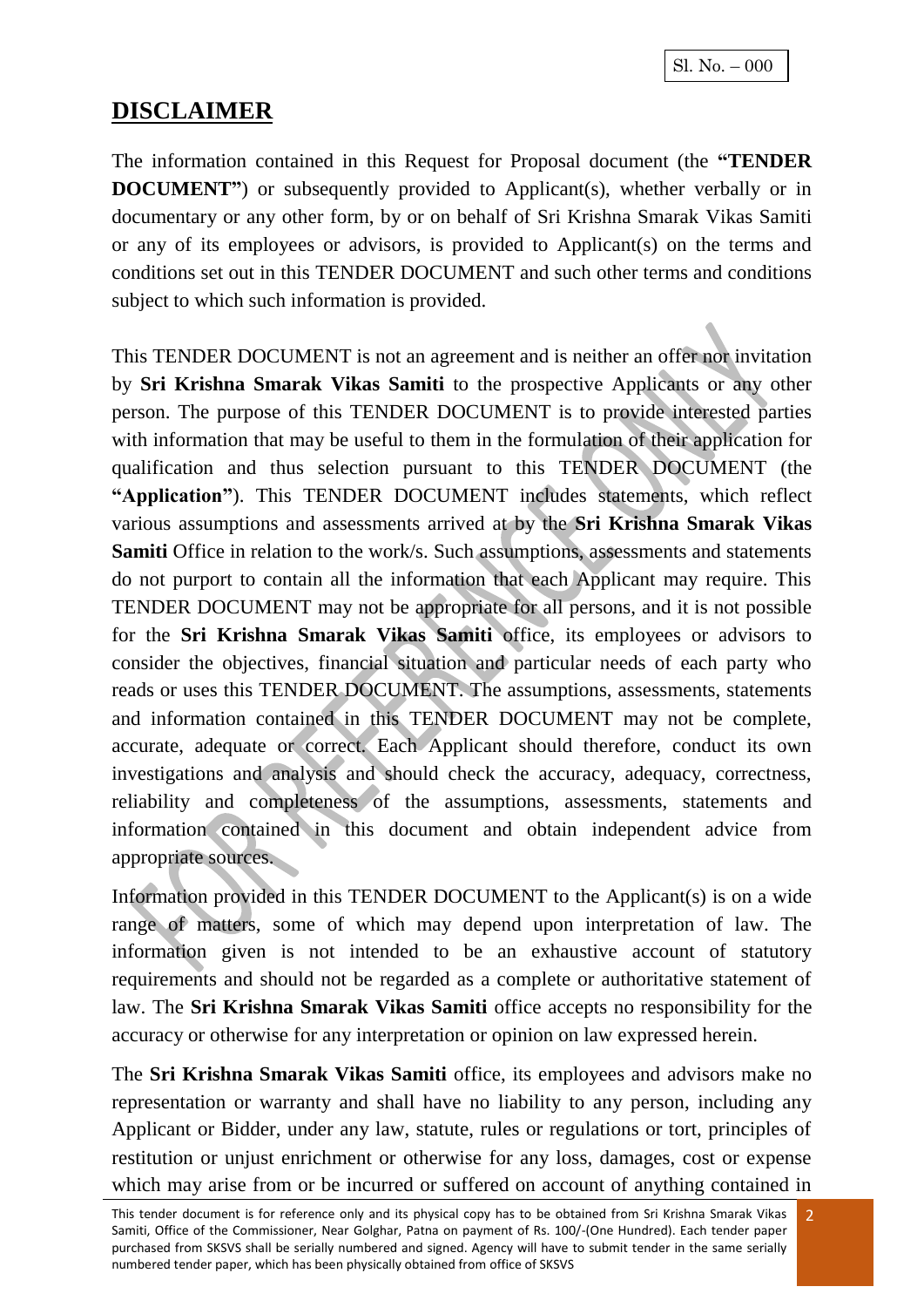this TENDER DOCUMENT or otherwise, including the accuracy, adequacy, correctness, completeness or reliability of the TENDER DOCUMENT and any assessment, assumption, statement or information contained therein or deemed to form part of this TENDER DOCUMENT or arising in any way with selection of Applicants for participation in the Bidding Process.

The **Sri Krishna Smarak Vikas Samiti** office also accepts no liability of any nature whether resulting from negligence or otherwise how so ever caused arising from reliance of any Applicant upon the statements contained in this TENDER DOCUMENT.

The **Sri Krishna Smarak Vikas Samiti** office may, in its absolute discretion but without being under any obligation to do so, update, amend or supplement the information, assessment or assumptions contained in this TENDER DOCUMENT.

The issue of this TENDER DOCUMENT does not imply that the **Sri Krishna Smarak Vikas Samiti** office is bound to select and shortlist Applications and the **Sri Krishna Smarak Vikas Samiti** office reserves the right to reject all or any of the Applications or Bids without assigning any reasons whatsoever.

The Applicant shall bear all its costs associated with or relating to the preparation and submission of its Application including but not limited to preparation, copying, postage, delivery fees, expenses associated with any demonstrations or presentations which may be required by the **Sri Krishna Smarak Vikas Samiti** office or any other costs incurred in connection with or relating to its Application. All such costs and expenses will remain with the Applicant and the **Sri Krishna Smarak Vikas Samiti** office shall not be liable in any manner whatsoever for the same or for any other costs or other expenses incurred by an Applicant in preparation and submission of the Application, regardless of the conduct or outcome of the Bidding Process.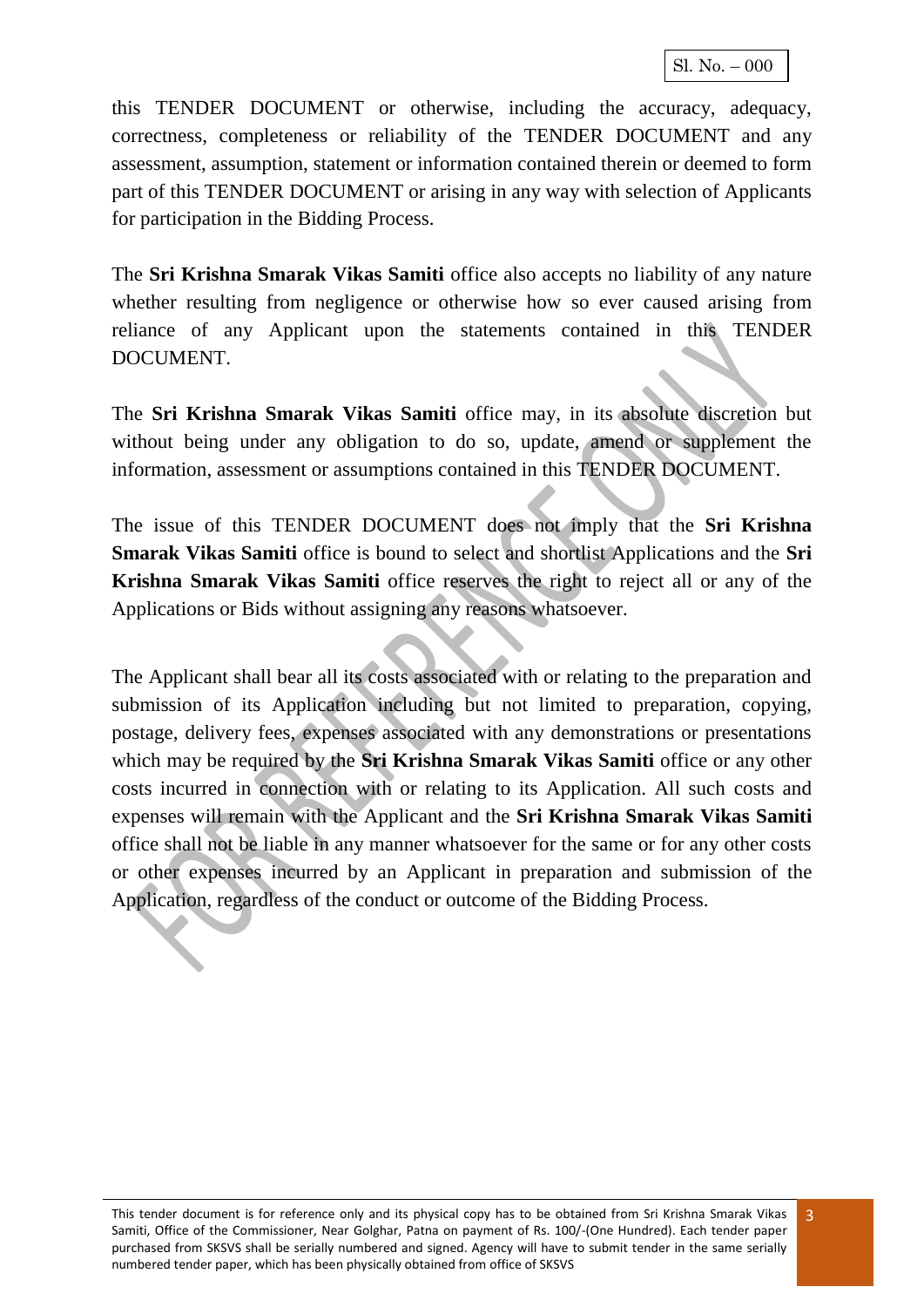# **1. INTRODUCTION :-**

## *1.1 BACKGROUND*

1.1.1 **Sri Krishna Smarak Vikas Samiti**, Patna proposes to organise **Vasant Mela**  from **01.02.2018 to 24.02.2018** and **Vasant Utsav** from **13.02.2018 to 24.02.2018**.

1.1.2 **Sri Krishna Smarak Vikas Samiti** would like to engage an event management agency to undertake the entire arrangement in accordance with the scope of work defined herewith in this document.

1.1.3 Vasant Utsav 2018 will be an important congregation with estimation for a very good gathering of people. Melas/festivals are largest gathering of people in India and speak of ancient living traditions of time honoured rituals of rich cultural heritage of Bihar. Vasant Utsav 2018 would be a fun gathering of people in keeping with the mood of the season.

#### *1.2 INVITING TENDER*

1.2.1 INVITATION FOR ENGAGEMENT OF EVENT MANAGEMENT AGENCY FOR SUCCESSFUL IMPLEMENTATION OF VASANT MELA & VASANT UTSAV-2018 BY OFFICE OF **SRI KRISHNA SMARAK VIKAS SAMITI, PATNA** ON TURNKEY BASIS.

1.2.2 **Sri Krishna Smarak Vikas Samiti**, PATNA (hereinafter, referred to as **"SKSVS"**) wishes to appoint an event management agency for the successful implementation of **Vasant Mela** from **01.02.2018 to 24.02.2018** and **Vasant Utsav**  from **13.02.2018 to 24.02.2018.**

1.2.3 **"SKSVS"** invites detailed proposals from Event Management Company. The Scope of Services forming part of the Assignment has been set out in **Section 2** of this document herewith below.

1.2.4 The Proposals would be evaluated on the basis of the evaluation criteria set out in this TENDER DOCUMENT.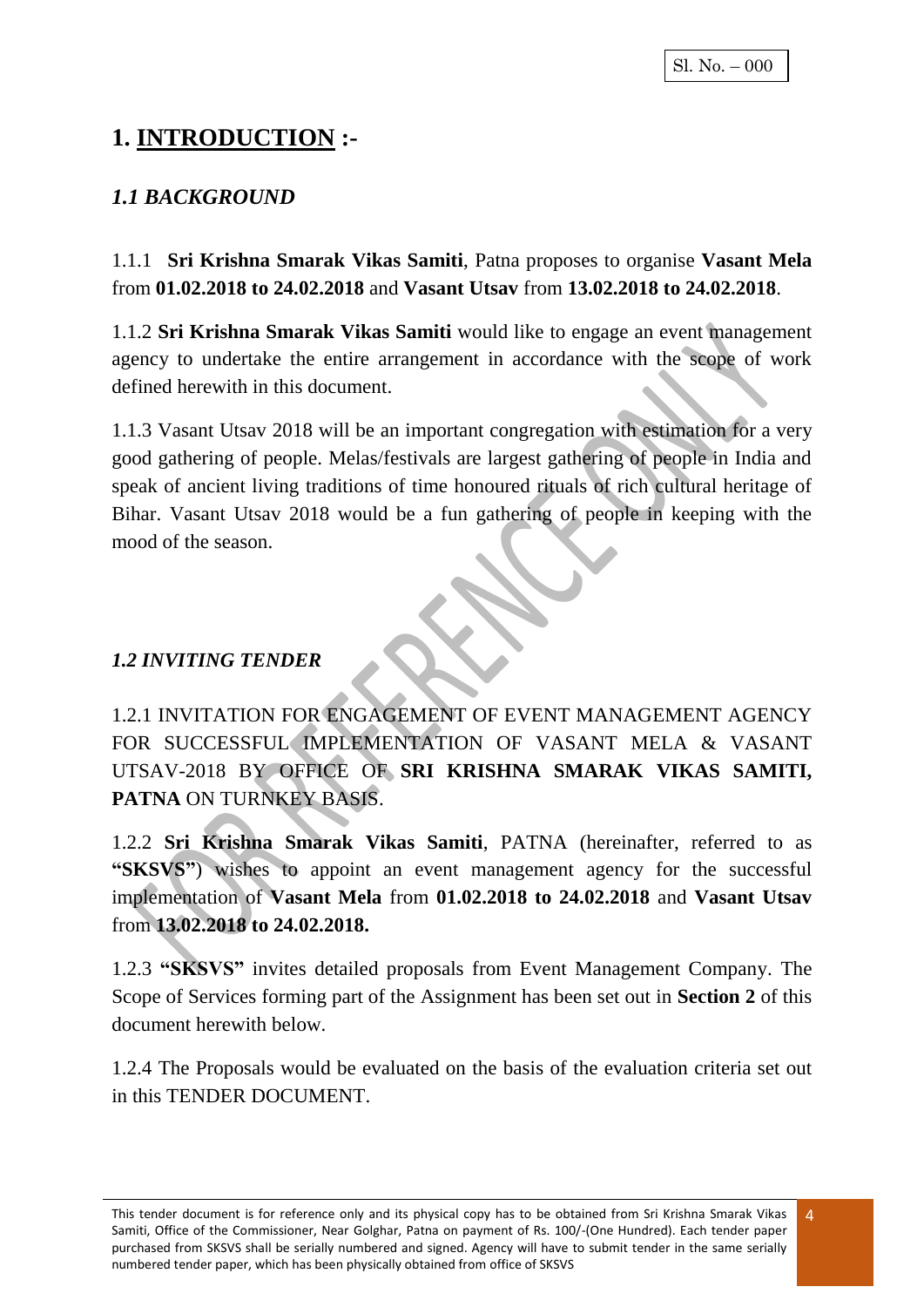### *1.3 BRIEF DESCRIPTION OF THE BIDDING PROCESS*

1.3.1 **"SKSVS"** intends to follow a 'single stage two envelope' bid process for selecting of the successful bidder.

1.3.2 The Bidders would need to submit, within the Proposal Due Date as prescribed under Section-5 of the tender Technical and Financial Proposal in the prescribed format.

1.3.3 **"SKSVS"** would evaluate all the Submissions in accordance with the evaluation criteria set out in Section-4 of the TENDER DOCUMENT to select a bidder.

## *1.4 OBTAINABILITY OF TENDER DOCUMENT*

1.4.1 The TENDER DOCUMENT can be seen at the website **[www.patnadivision.bih.nic.in](http://www.patnadivision.bih.nic.in/)** for reference only and can be obtained from **SKSVS** Office by paying the document fee of Rs 100.

1.4.2 It may be noted that all subsequent notifications, changes and amendments in the assignment / documents would be posted only on the website.

### *1.5 GENERAL INSTRUCTIONS*

1.5.1 The language of the Bid and related documents and correspondences shall be in English language.

1.5.2 The Bidder shall provide all the information sought under this TENDER DOCUMENT. The **"SKSVS"** Patna will evaluate only those Bids that are received in the required formats and complete in all respects.

1.5.3 The Bid shall be typed or written in indelible ink and signed by the Authorized signatory of the Bidder who shall also initial each page. All the alterations, omissions, additions or any other amendments made to the Bid shall be initialled by the person(s) signing the Bid.

1.5.4 Bidders are encouraged to submit their respective Bids after visiting the Project site and ascertaining for themselves the site conditions, traffic, location, surroundings, availability of power, water and other utilities for implementation of the Project, access to site, handling and storage of materials, applicable laws and regulations, and any other matter considered relevant by them.

1.5.5 The Bidder shall be responsible for all costs associated with the preparation of its Bid and its participation in the bidding process, including but not limited to, site visits, field investigations, data gathering, analysis, design etc. as also any discussions/negotiations. **"SKSVS"**, Patna will not be responsible nor in any way liable for such costs, regardless of the conduct or outcome of the bidding process.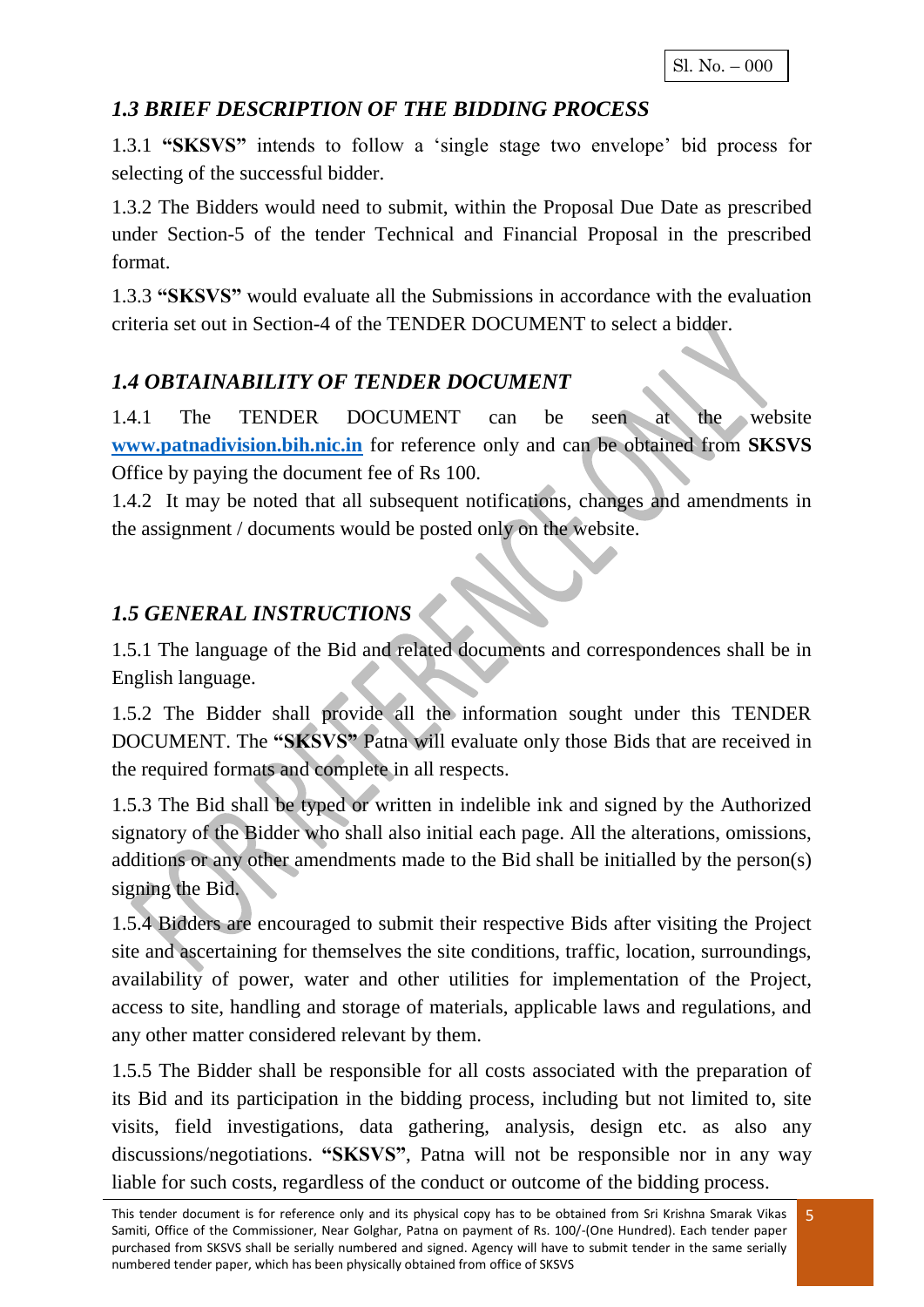1.5.6 The **"SKSVS"**, Patna may modify the TENDER DOCUMENT by issuing an Addendum before Due Date. Any Addendum thus issued shall be part of the Tender Document and shall be posted on the website. **"SKSVS"**, Patna will assume no responsibility for receipt of the Addendum.

1.5.7 Bidders will not be permitted to alter or modify their bids once submitted.

1.5.8 **"SKSVS"**, Patna shall not be liable for any omission, mistake or error on the part of the Bidder in respect of any of the above or on account of any matter or thing arising out of or concerning or relating to the TENDER DOCUMENT, the bidding documents or the bidding process, including any error or mistake therein or in any information or data given by the **"SKSVS"**, Patna.

1.5.9 Any Bid not accompanied by the EMD shall be rejected by the **"SKSVS"**, Patna.

# **2. TERMS OF REFERENCE :-**

## *2.1 SCOPE OF WORK FOR EVENT MANAGER*

1. The agency will be provided 60,000 sq.ft. area for Vasant Mela from 01.02.2018 to 24.02.2018 and 1,50,000 sq.ft. area for Vasant Utsav from 13.02.2018 to 24.02.2018.

In the 60,000 sq.ft. of area earmarked for Vasant Mela, the event manager will have to organise activities namely - Jhoola, children playing equipment, Amusement rides, Fun games, Entertaining stalls/Games, Food stalls and other stalls related to Mela etc. for which appropriate user charges may be realised from the people.

The agency will be provided 1,50,000 (one lakh fifty thousand) sq.ft. area for Vasant Utsav for developing stalls which they will allot to different parties for the purpose of entertainment, amusement park, fair, trade, commerce, food stall or any other permissible activity for earning revenue for which money will be collected by the agency. The agency will have to quote(F1) payable to SKSVS. All the cost of construction of stall and other facility like lighting etc. at the stall will be borne by the bidder.

2. The agency will have to provide separate barricaded parking space for two wheelers and four wheelers. The parking space shall be further demarcated for parking on chargeable and non-chargeable basis. The area for parking shall not be included in the 2,10,000 Sq. Ft. of space allotted for Vasant Mela & Vasant Utsav-2018. SKSVS reserves right to allot paid parking to other parties on this occasion on payment basis.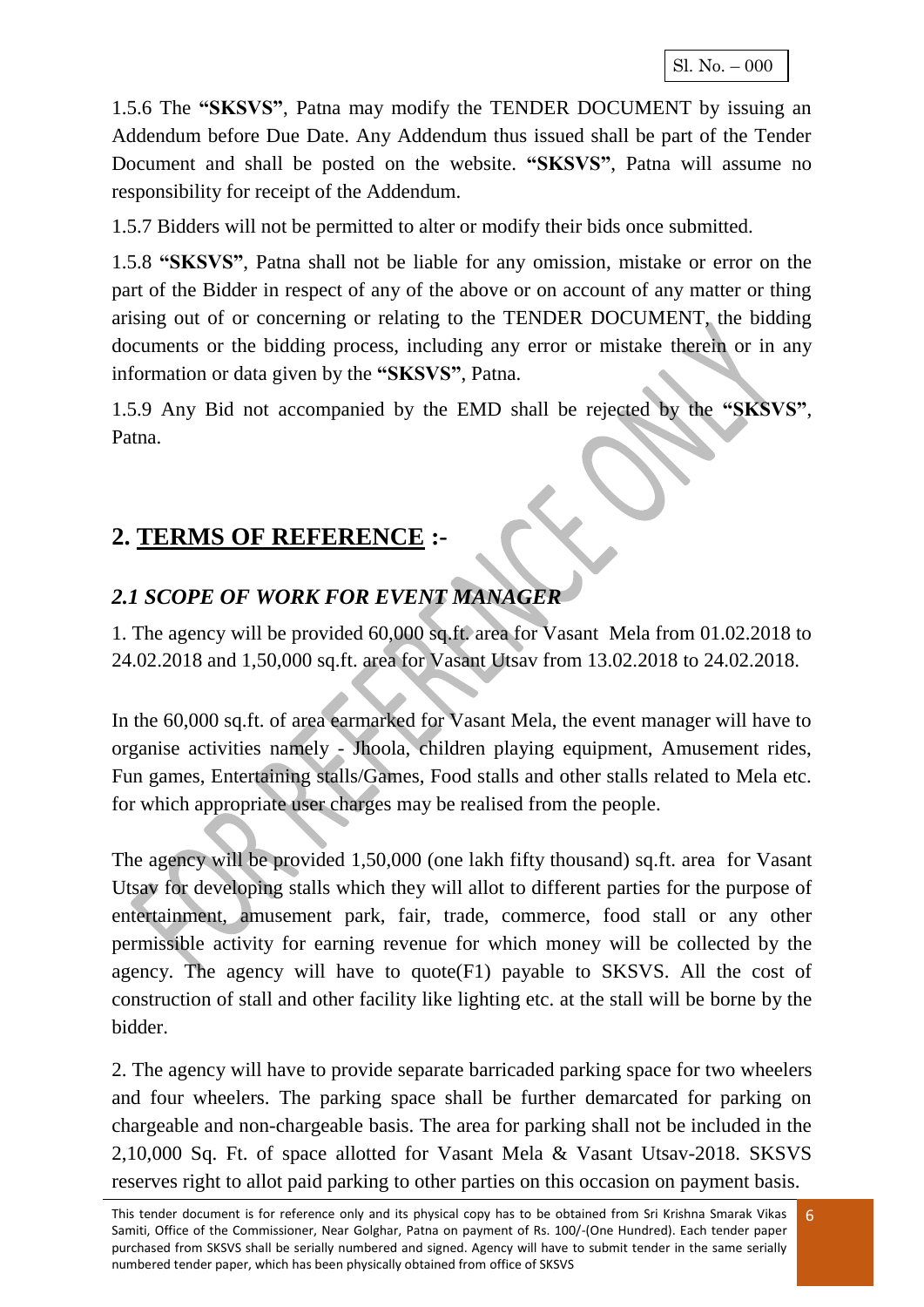3. Various cultural and other programs will be organised by SKSVS during Vasant Utsav (from 13.02.2018 to 24.02.2018) on separate land (SL) (other than the 2,10,000 sq ft. of space allotted for Vasant Mela & Vasant Utsav-2018) but this separate land  $(SL)$  will be adjacent/ near to the 2,10,000 sq. ft. being allotted to the agency/ event manager. However, making boundary wall of this separate land (SL) will be the responsibility of Event Manager.

4. The complete space of 1,50,000 Sq. Ft of area for Vasant Utsav would be earmarked for different segments viz. Food court, Amusement Park, Trade Expo, Exhibition-cum-Sale Gallery, Local Artistry etc. However the overarching theme of Vasant Utsav should get reflected in and around all such segments.

5. The Food court should contain cuisine from different states and regions of the country. The local artistry, features and heritage sites should get reflected in and around the different regional food court sites and the staff/waiters should dress up in costumes accordingly.

6. Various competitions like painting, dancing, singing, quiz etc. for school and college going students would be organized during Vasant Utsav. The agency will have to prepare a separate competition zone for organization of such competitions. Preferably this competition zone should be located near the stage meant for the cultural program and the mike & sound facilities shall be made available to the participants. The space for such competitions zone shall not be counted in the 2.10 lakh sq.ft. area allotted to agency. The agency shall prepare a portal for online submission of form for participation in different competition/ activities. The Agency should also provide proper team members (Jury members, Competition organiser, Volunteer, Anchor etc.) for organising and handling all the purpose regarding the competition, as mentioned in Annexure 3.

7. The agency shall prepare a separate gallery containing souvenir, visuals, memories of the last Vasant Utsav-2017.

8. There should be sufficient gap and space between the either side of stall and the pathways.

9. The agency will have to do the prescribed Event related work in the annexure 3 for which they will be spending money, which they will have to mention in annexure 3 as F2. Subsequently, the bidder will also quote net payable amount to SKVS as F3 (=F1 – F2) as the money which they will give to the SKSVS in the prescribed format in Annexure-3.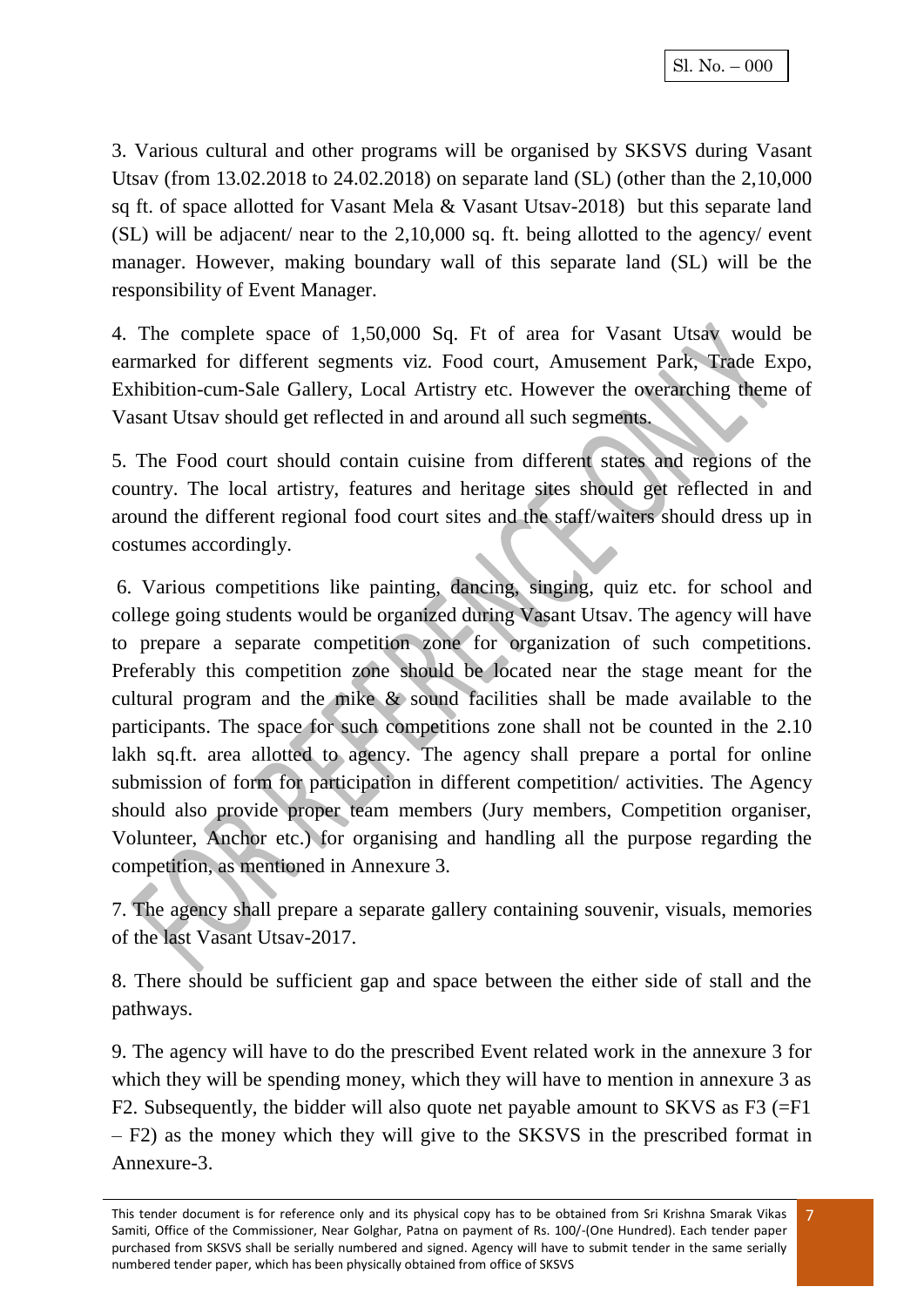As per the formula and evaluation given below, work would be awarded to the successful bidder.

Technical score will be given for presentation, outlining approach, methodology including design, layout and concept presentation. Technical score would be of maximum 10 marks.

| Technical number $(Tn)$ =   | Technical score of the bidder<br>$\times$ 100    |
|-----------------------------|--------------------------------------------------|
|                             | Highest Technical score obtained by              |
|                             | any bidder.                                      |
| Financial number $(Fn) =$   | Financial bid (F3) of the bidder<br>$\times$ 100 |
|                             | Highest financial bid (F3) quoted by             |
|                             | any bidder                                       |
| Composite Bid number (Bn) = | $0.9 \times$ Fn + 0.1 $\times$ Tn                |

Those obtaining the highest Composite bid number (Bn) will be declared the successful bidder.

The successful bidder shall have to deposit Rs. 5 lakh as security within 10 days from the date of LOA (Letter of Award). This amount would be returned after successful completion of the event. This amount shall be different and apart from the quoted amount (F3) to be deposited by the successful bidder within 10 days.

## *2.2 GENERAL TERMS AND CONDITIONS*

A. The **SKSVS** reserves the right not to accept bid(s) from agency (ies) resorting to unethical practices or on whom investigation / enquiry proceedings have been initiated by Government investigating Agencies Vigilance Cell.

B. The **SKSVS** reserves the right to summarily reject an offer received from any agency (ies), without any intimation to the bidder(s) or assigning any reason.

C. The **SKSVS** reserves the right to withdraw / cancel the bid document partially or completely at any stage.

### *2.3 ARBITRATION*

In case of any dispute **SKSVS** may appoint an arbitrator, which will be accepted by the agency / firm. The decision of the arbitrator will be final and binding on both the parties. The jurisdiction of the court will be Patna (Bihar).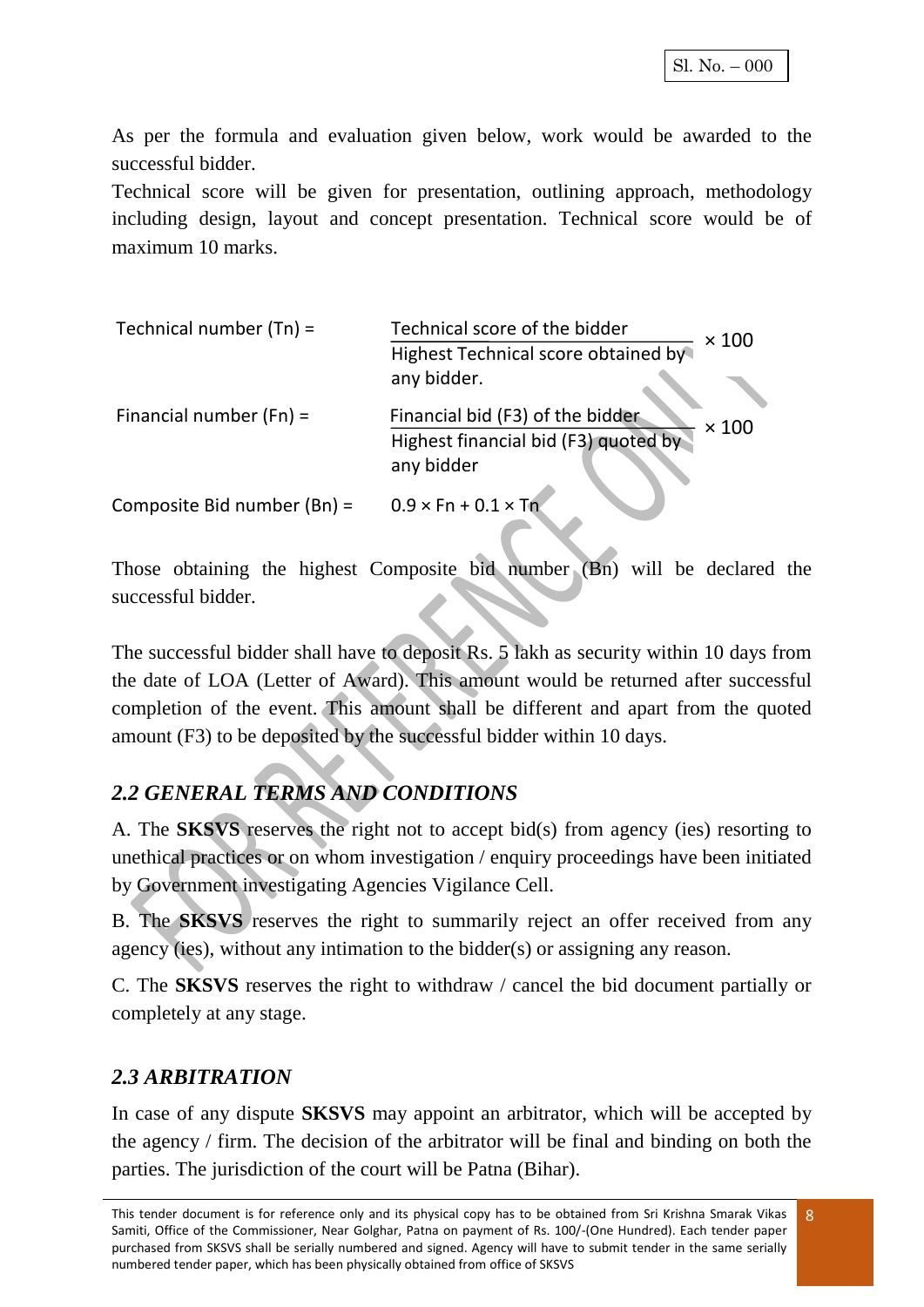Sl. No. – 000

### *2.4 INDEMNIFICATION CLAUSE*

"That the selected agency shall keep **SKSVS** indemnified and harmless against all claims, damages, dues, payments, fines, penalties, compensations, liabilities other losses etc. which may incur on account of non-compliance or violation by the selected agency or otherwise.

# **3. BIDDING PROCEDURE**

### *3.1 SUBMISSION PROCEDURE*

3.1.1 The interested parties shall submit the proposal with full details regarding conceptualization, planning, designing, construction, direction and execution on a turn-key basis. It is to be noted that the whole conceptualization of the event has to be done as per the theme of the event. Utmost care has to be taken to avoid any indecent/offending/objectionable item. The sanctity of the Mela has to be fully respected.

3.1.2 The concerned parties, who shall qualify in the technical criteria **(Annexure-2),**  shall be invited to present the entire activities or concept plan in hard copy and also in soft copy format to the **SKSVS** committee. The selected party shall have to abide by the concept plan, once approved by the SKSVS. The bidders shall have to present their activities and work plan before the tender committee.

3.1.3 The selected company shall act in a transparent manner for the event and shall not in any way act in the manner that is detrimental to the interest and reputation of the SKSVS The selected Company shall undertake to abide sincerely by all rules, regulations and laws of land apart from the general and specific instructions issued by the organizing committee for their responsibilities to manage the events and shall agree to keep itself liable and responsible for any such violation directly or indirectly related to their responsibilities for the event.

3.1.4 A bidder shall submit Technical Bid and Financial Bid in separate sealed envelope contained in another envelope containing both the Financial and Technical Bid. A bidder shall not submit more than one quotation.

3.1.5 Envelope containing bids must bear, on the cover itself, name and full address of the bidder, name of the item/services bidding for. In case of bids submitted by post or courier, it is bidder's responsibility that bids reach **SKSVS** office before the scheduled time of closure of submission of bids.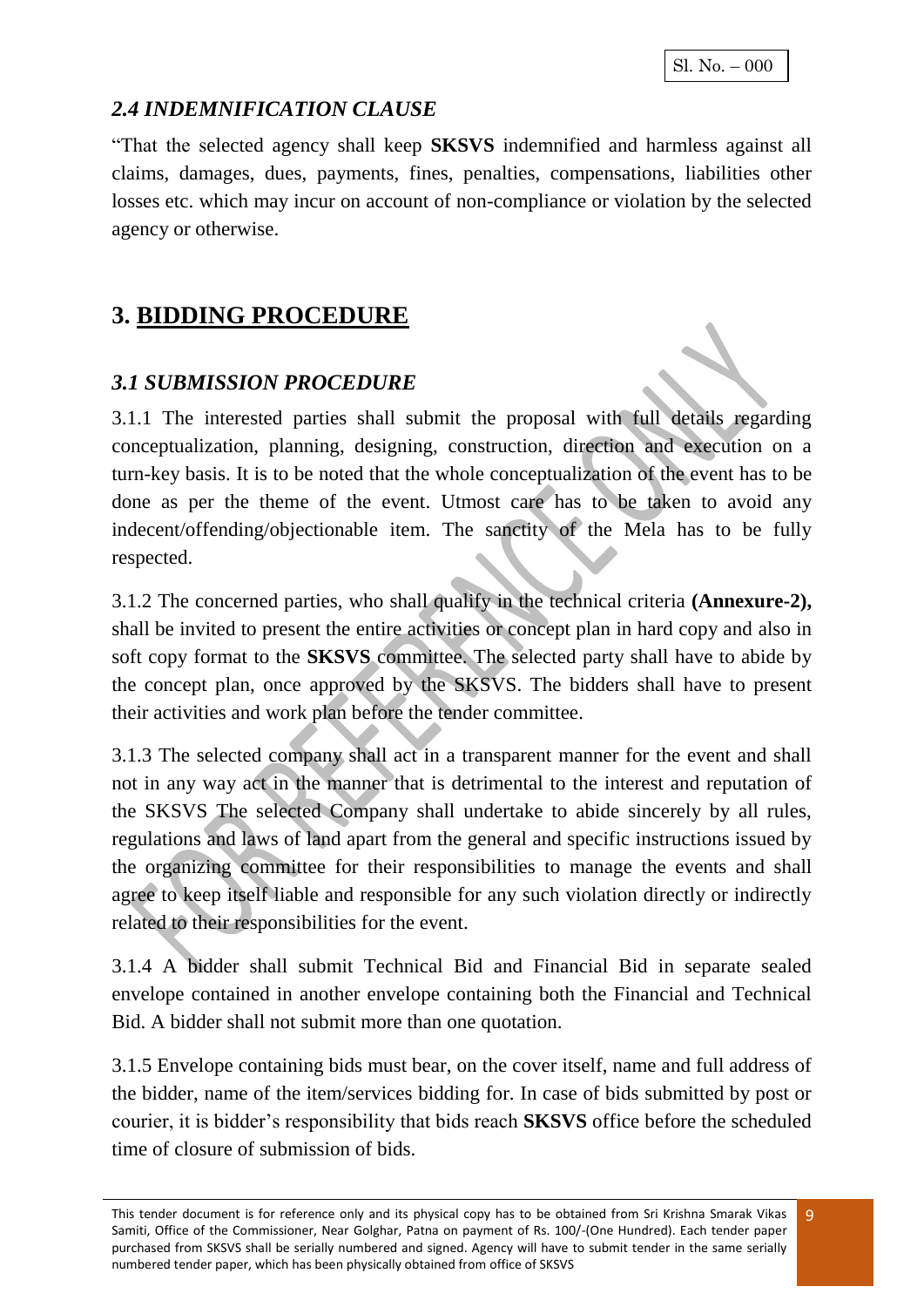#### *3.2. ELIGIBILITY CRITERIA*

#### **The bidders shall be evaluated in three stages:-**

- $\triangleright$  Only the technically qualified bidder shall be invited for the presentation.
- $\triangleright$  The agency has to provide detail plan, design/operation of the Vasant Mela and Vasant Utsav through proper presentation and has to provide hard copy of the same. There will be 50 marks for presentation
- $\triangleright$  Financial bid of only those agencies shall be opened, which obtain 25 marks or more in the presentation.

#### **3.2.1 Technical Evaluation of Proposal (Annexure-2):-**

- a) Company/firm/agency should have at least one (1) years experience of arranging similar nature of work under the aegis of any Govt./PSU. during the last five(5) years.
- b) In case of Consortium, the SKSVS will allow maximum two firms in which one Company/Firm/Agency will have to be declared as lead bidder by the Consortium. The different eligibility criteria have to be fulfilled by the Consortium Partner of Agency/Bidder. The lead Agency/Bidder will be responsible for overall functioning and processing of the Consortium Partner.
- c) Company's turnover should be minimum Rs. 50,00,000/- (Fifty lakh) per annum for each year during three Financial years (2013-2014, 2014-15 and 2015-2016).
- d) Company/firm/agency must furnish Service Tax Return & IT return for last three (3) financial years (2013-2014, 2014-15 and 2015-2016).
- e) Earnest money of Rs. 25,000/- (Twenty five thousand) is to be paid along with the technical bid through D.D. in favour of 'Sri Krishna Smarak Vikas Samiti' payable at Patna.
- f) Company/firm/agency must provide photo copy of Pan Card and GST registration

### **3.2.2 Presentation of plan, concept/layout, design and operation of Vasant Mela and Vasant Utsav 2018**

#### **3.2.3 Financial Evaluation of Proposal (Annexure-3)**

3.2.4 The Bidder fulfilling Technical Stage will be shortlisted for presentation and financial evaluation. Claims without documentary evidence will not be considered**.**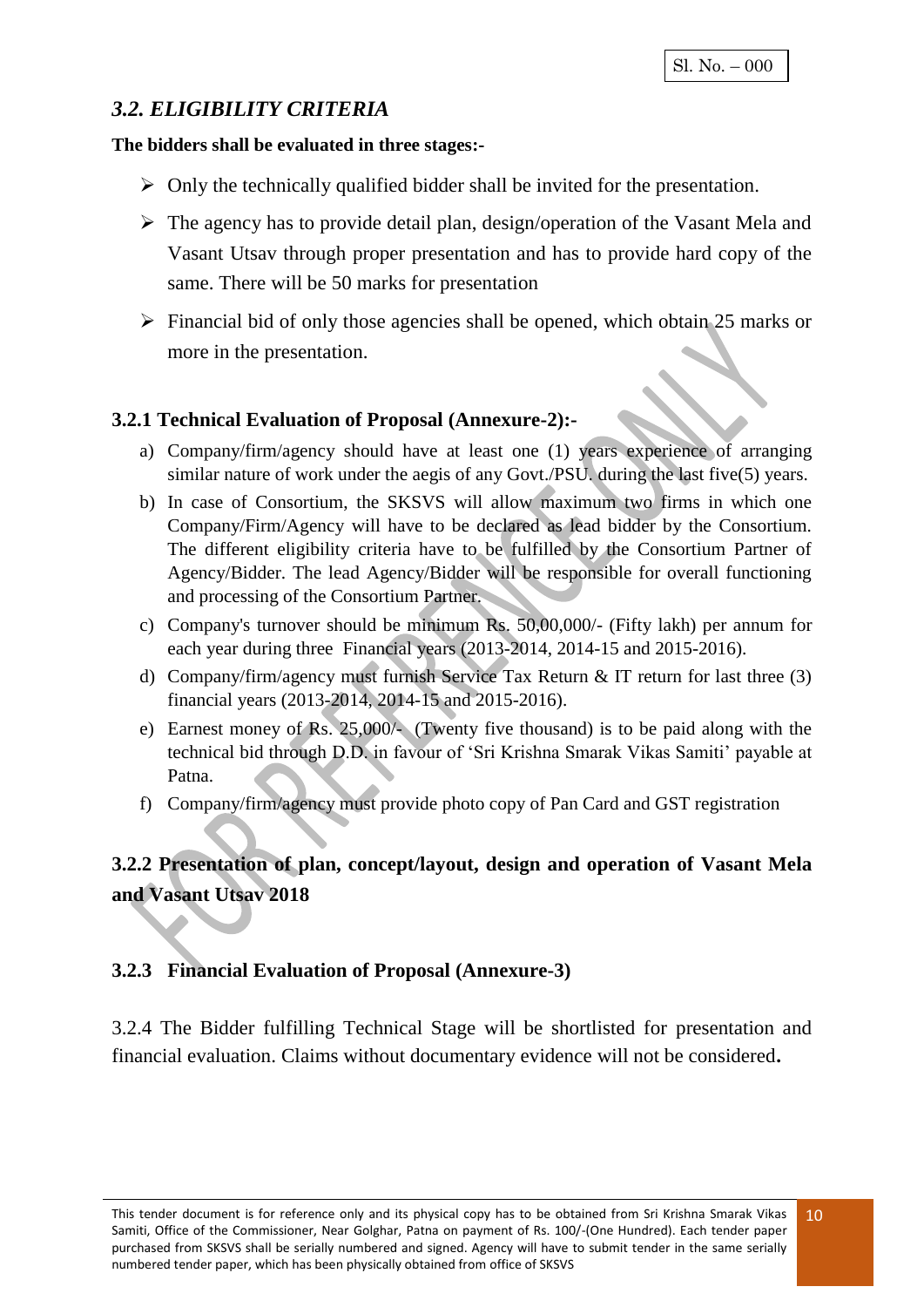**SKSVS** reserves the right to verify the claims made by the Bidders and to carry out the capability assessment of the Bidders and the **SKSVS** decision shall be final in this regard. **SKSVS** may, in its absolute discretion, waive any of the conditions and/or requirements in the Tender in respect of any or all of the bidders.

**Website –** [www.patnadivision.bih.nic.in](http://www.patnadivision.bih.nic.in/)

3.2.4. No interpretation, revision, or other communication from **SKSVS** regarding this TENDER DOCUMENT is valid unless it is in writing and is signed by **SKSVS**.

## *3.3. FORMAT AND SIGNING OF PROPOSAL*

3.15.1. Bidders would provide all the information as per this Tender Document and in the specified format. **SKSVS** reserves the right to reject any Proposal that is not in the specified format.

3.15.2. The Proposal would include three submissions to be made on the respective Proposal Due Date as set out in Section-5 (Tender Document Time Schedule).

3.15.3. The Proposal and its copy shall be typed or printed and the Bidder shall initial each page. The person(s) signing the Proposal shall initial all the alterations, omissions, additions, or any other amendments made to the Proposal.

## *3.4 PROPOSAL DUE DATE*

3.4.1. Proposals should be submitted before 13.00 Hrs (IST) on the Proposal Due Dates as indicated in Section5 of this Tender Document, at the address provided in the manner and form as detailed in this Tender Document. Proposals submitted by e-mail will not be accepted.

3.4.2. **SKSVS** at its sole discretion; accept any Proposal(s) after Proposal Due Date. Any such Proposal/s accepted shall be deemed to have been received by the Proposal Due Date.

## *3.5 TEST OF RESPONSIVENESS*

3.5.1. Prior to evaluation of Proposals, **SKSVS** will determine whether each Proposal is responsive to the requirements of the Tender Document. A Proposal shall be considered responsive if;

a) It is received before 13.00 Hrs. on the respective Proposal Due Date;

**b) It is accompanied with a DD for a sum of Rs.25,000/- (Rupees Twenty five thousand only) drawn in favour of "Sri Krishna Smarak Vikas Samiti,**  PATNA", payable at 'Patna' paid as **EMD**.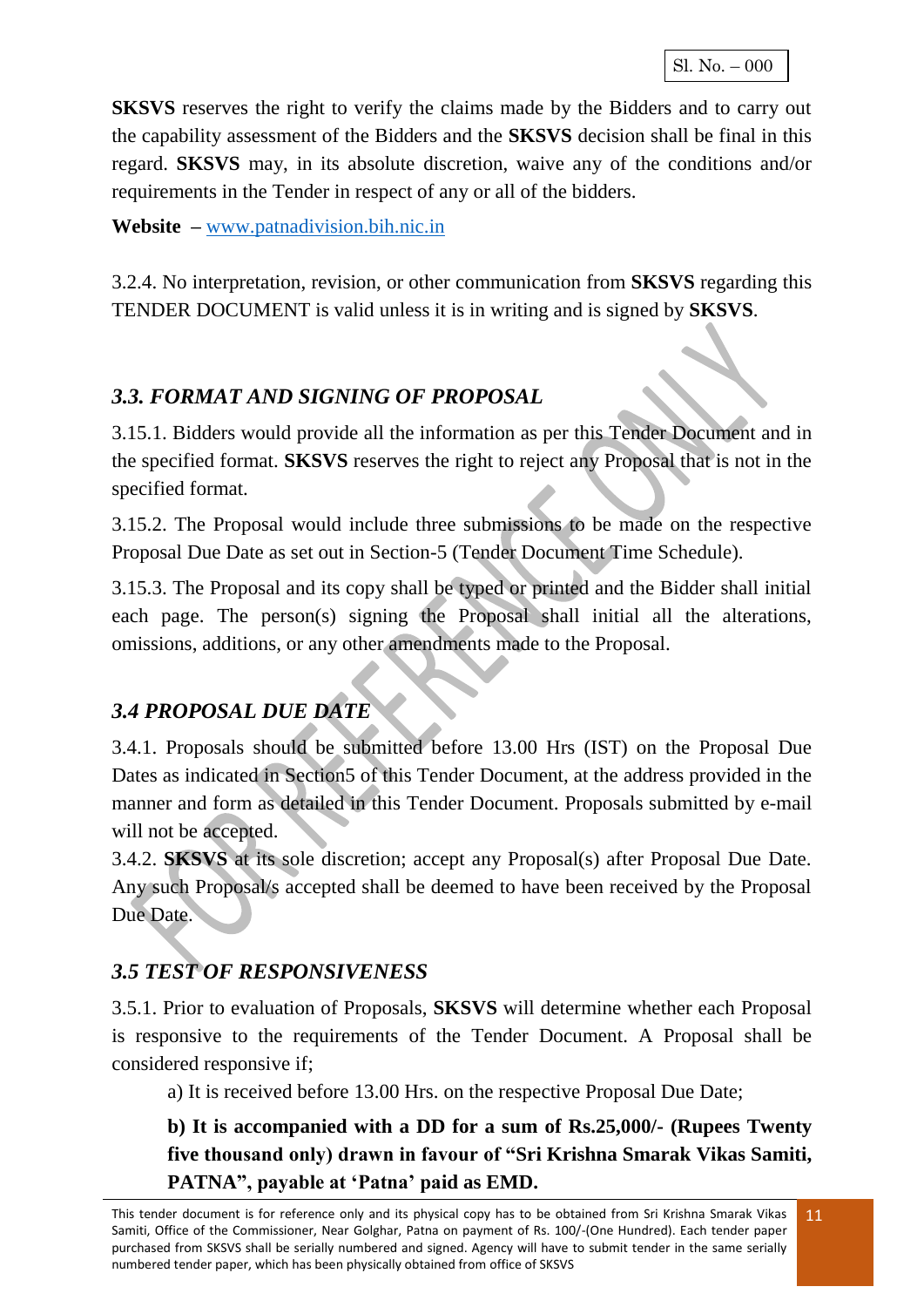c) It contains the information and documents as requested in the Tender Document;

d) It contains information in the form and formats specified in the Tender Document;

e) There are no inconsistencies between the Proposal and the supporting documents.

#### *3.6 CONFIDENTIALITY*

3.18.1. Information relating to the examination, clarification, evaluation and recommendation for the Qualified Bidders would not be disclosed to any person not officially concerned with the process. **SKSVS** will treat all information submitted as part of the Proposal in confidence and will ensure that all those who have access to such material to treat it in confidence. **SKSVS** would not divulge any such information unless ordered to do so by any statutory authority that has the power under law to require its disclosure.

#### *3.7 CLARIFICATIONS*

3.7.1. To assist in the process of evaluation of Proposals, **SKSVS** may, at its sole discretion, ask any Bidder for clarification on its Proposal or substantiation of any of the submission made by the Bidder.

3.7.2. Withdrawal of a Proposal during the interval between the Proposal Due Date and expiration of the Proposal Validity Period would result in forfeiture of the Bid Security in accordance with this Tender Document.

## *3.8 PROPOSAL EVALUATION*

3.8.1. The Qualification Submissions of the Bidders would be checked for responsiveness with the requirements of the Tender Document and shall be evaluated as per the Criteria set.

## *3.9 DECLARATION OF SUCCESSFUL BIDDER*

3.9.1. **SKSVS** may either choose to accept the Proposal of the successful tenderer or invite him for negotiations.

3.9.2. Upon acceptance of the Proposal of the tenderer financially qualified with or without negotiations, **SKSVS** shall declare the tenderer as the Successful Bidder.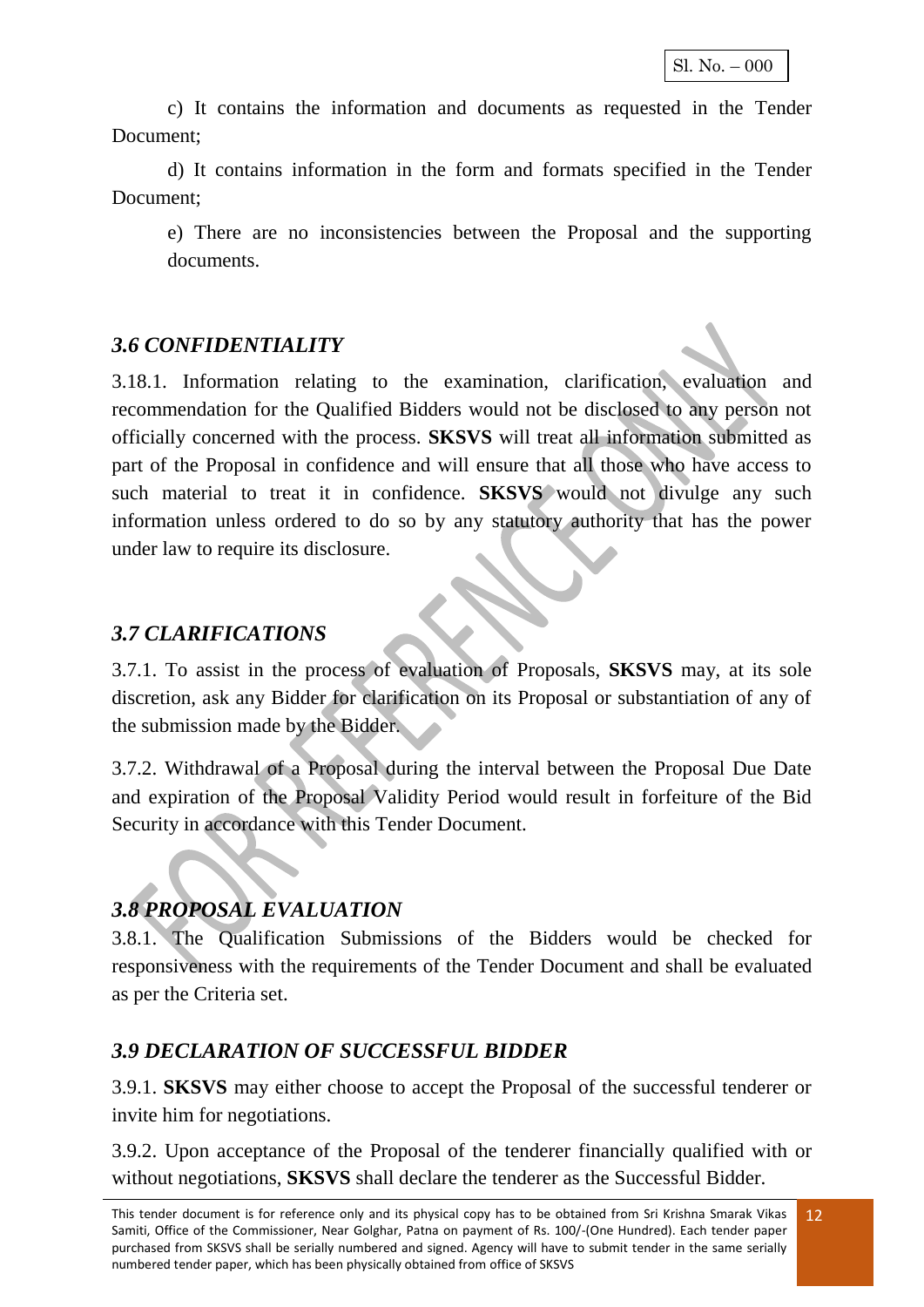#### *3.10 NOTIFICATIONS*

3.24.1. **SKSVS** will notify the Successful Bidder by a Letter of Award (LOA) that its Proposal has been accepted.

## *3.11 SKSVS RIGHT TO ACCEPT OR REJECT PROPOSAL*

3.11.1. **SKSVS** reserves the right to accept or reject any or all of the Proposals without assigning any reason.

3.11.2. **SKSVS** reserves the right to invite revised Proposals from Bidders with or without amendment of the Tender Document at any stage, without liability or any obligation for such invitation and without assigning any reason.

## **4. EVALUATION OF BIDS**

### *4.1 EVALUATION PARAMETERS*

4.1.1 **SKSVS Office** will evaluate the bids determined to be substantially responsive i.e., which

a. Are properly signed;

b. Conform to the terms and conditions & technical specifications.

4.1.2. Thereafter, the substantially responsive bidders shall be called upon to present their strategy regarding conceptualization, planning, designing, construction, direction and execution of the project.

4.1.3. All bidders shall be required to make presentations up to 20 minutes, before opening of financial proposals, to demonstrate their credentials based on eligibility criteria.

4.1.4. **Post-event removal/disposal of facilities and complete restoration of the venue is the sole responsibility of the selected Agency latest by 28th February, 2018**.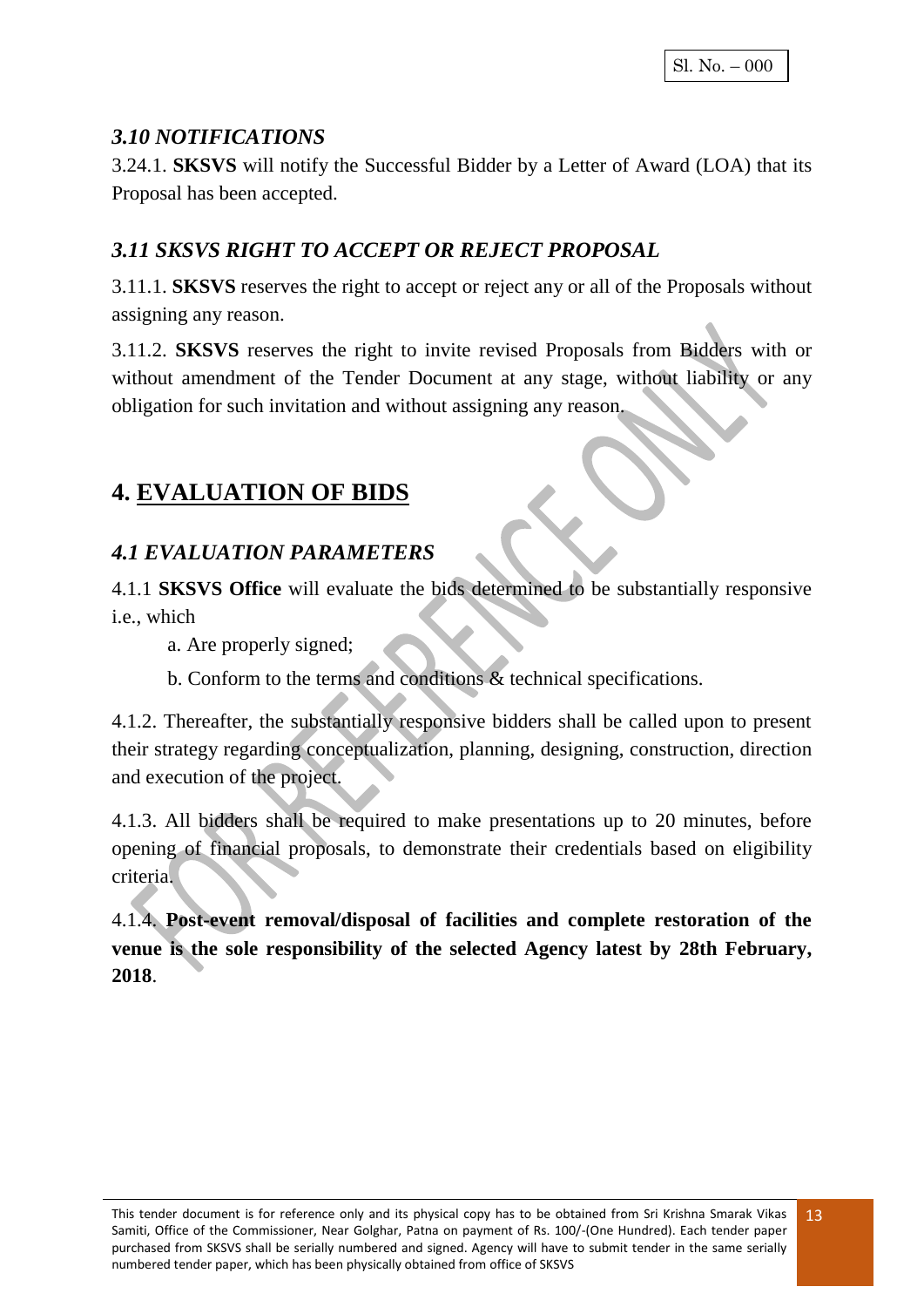# **5. BID SCHEDULE AND VENUE**

**SKSVS** would endeavour to adhere to the following schedule:

| S.<br>No. | <b>Activity</b>                                        | <b>Scheduled Date &amp; Time</b>                                                                                                                                                                                                                                                                                                                                                                                                                                                                                                                                                               |
|-----------|--------------------------------------------------------|------------------------------------------------------------------------------------------------------------------------------------------------------------------------------------------------------------------------------------------------------------------------------------------------------------------------------------------------------------------------------------------------------------------------------------------------------------------------------------------------------------------------------------------------------------------------------------------------|
| 1.        | Place for obtaining Bid Document                       | Tender document can be obtained<br>Sri Krishna<br>Smarak Vikas<br>from<br>Samiti, Office of the Commissioner,<br>Patna by payment of Rs. 100/-. The<br>revised tender document can also be<br>website<br>seen<br>on<br>www.patnadivision.bih.nic.in,<br>however it has to be physically<br>obtained from Sri Krishna Smarak<br>Office<br><b>Vikas</b><br>Samiti,<br>of<br>the<br>Commissioner, Near Golghar, Patna.<br>Each tender paper purchased from<br>SKSVS shall be serially numbered and<br>signed. Agency will have to submit<br>tender in the same serially numbered<br>tender paper. |
| 2.        | <b>Tender Document fee</b>                             | Rs 100. (One hundred only)                                                                                                                                                                                                                                                                                                                                                                                                                                                                                                                                                                     |
| 3.        | Last of obtaining Tender Document                      | $01st$ December, 2017 till 5.00 PM                                                                                                                                                                                                                                                                                                                                                                                                                                                                                                                                                             |
| 4.        | Date and Time for Submission of Bid                    | 04 <sup>th</sup> December, 2017 till 1.00 PM                                                                                                                                                                                                                                                                                                                                                                                                                                                                                                                                                   |
| 5.        | submission<br>for<br>Address<br>of<br>Bid<br>Documents | Sri Krishna Smarak Vikas Samiti,<br>Office of the Commissioner, Patna<br>Division, South Gandhi Maidan, Near<br>Golghar, Patna-800001.                                                                                                                                                                                                                                                                                                                                                                                                                                                         |
| 6.        | Venue of opening of Technical Bid                      | Sri Krishna Smarak Vikas Samiti,<br>Office of the Commissioner, Patna<br>Division, South Gandhi Maidan, Near<br>Golghar, Patna-800001                                                                                                                                                                                                                                                                                                                                                                                                                                                          |
| 7.        | Date & time of opening of technical<br><b>Bid</b>      | 04 <sup>th</sup> December, 2017 at 1.30 PM                                                                                                                                                                                                                                                                                                                                                                                                                                                                                                                                                     |
| 8.        | Date & time of Presentation                            | 04 <sup>th</sup> December, 2017 at 2.00 PM                                                                                                                                                                                                                                                                                                                                                                                                                                                                                                                                                     |
| 9.        | Date & time of opening of financial<br><b>Bid</b>      | 04 <sup>th</sup> December, 2017 at 3.00PM                                                                                                                                                                                                                                                                                                                                                                                                                                                                                                                                                      |

This tender document is for reference only and its physical copy has to be obtained from Sri Krishna Smarak Vikas Samiti, Office of the Commissioner, Near Golghar, Patna on payment of Rs. 100/-(One Hundred). Each tender paper purchased from SKSVS shall be serially numbered and signed. Agency will have to submit tender in the same serially numbered tender paper, which has been physically obtained from office of SKSVS 14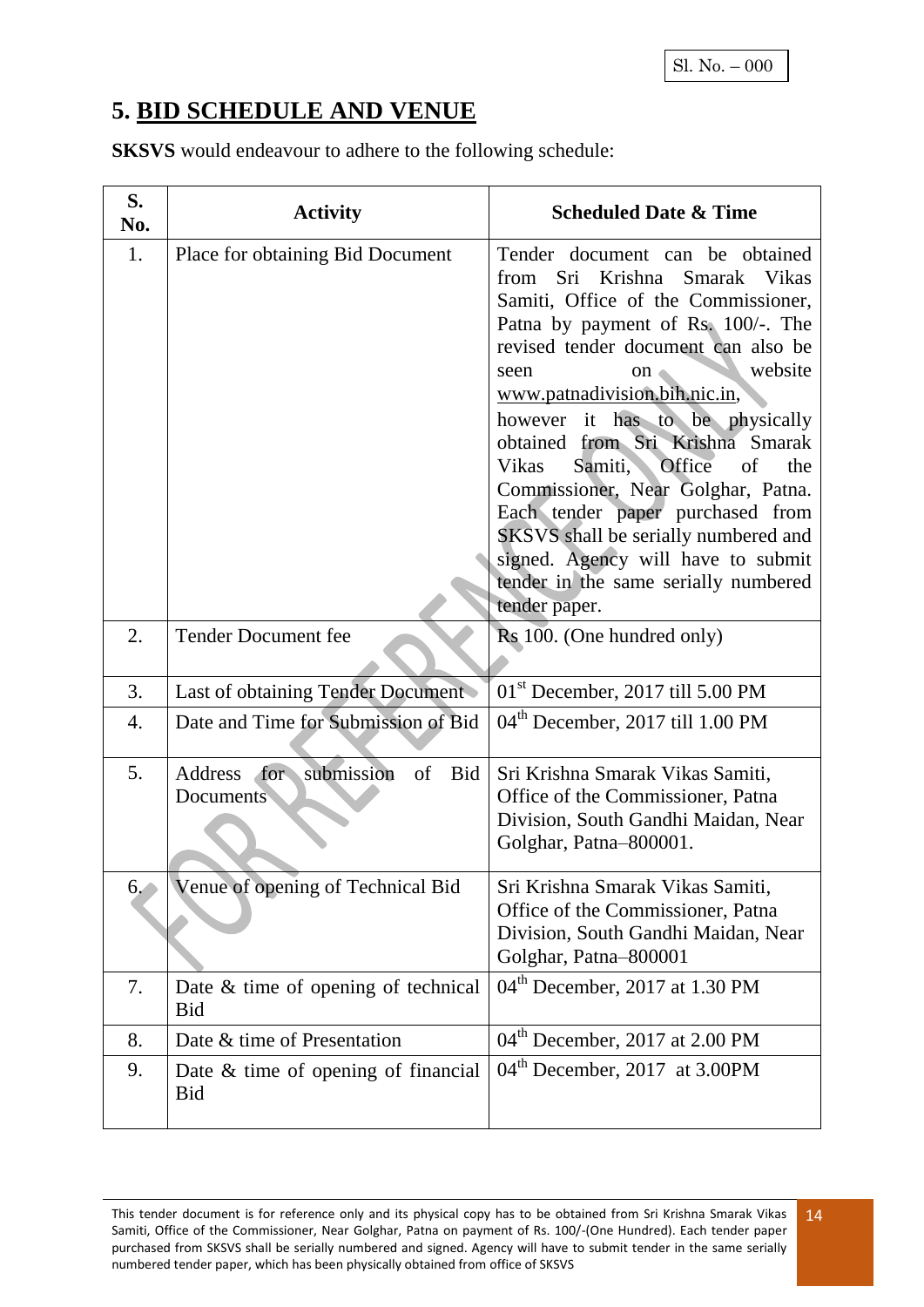# **ANNEXURE - 1**

**FORMAT FOR COVERING LETTER-CUM-ASSIGNMENT UNDERTAKING**  (On the Letterhead of the Bidder)

#### To, **The Sri Krishna Smarak Vikas Samiti PATNA – 800 001**

Sir,

Ref: - Selection of Event Management Agency for Vasant Mela & Vasant Utsav-2018.

We have read and understood the Request for Proposal (Tender Document) along with Draft Agreement in respect of the captioned Assignment provided to us by **Sri Krishna Smarak Vikas Samiti, Patna.**

We hereby agree and undertake as under:

Notwithstanding any qualifications or conditions, whether implied or otherwise, contained in our Proposal we hereby represent and confirm that our Proposal is unqualified and unconditional in all respects and we agree to the terms of the proposed Agreement, a draft of which also forms a part of the Tender Document provided to us.

Please find enclosed herein with the Proposal the Demand Draft bearing number ------ ----- of Rs. 25,000/- (Rupees Twenty Five only) drawn in favour of the 'Sri Krishna Smarak Vikas Samiti' payable at Patna towards the EMD Amount', dated this ..............................day of........................... 2017.

Name of the Bidder

Signature of Authorised Signatory

Name of the Authorised Signatory

Date: -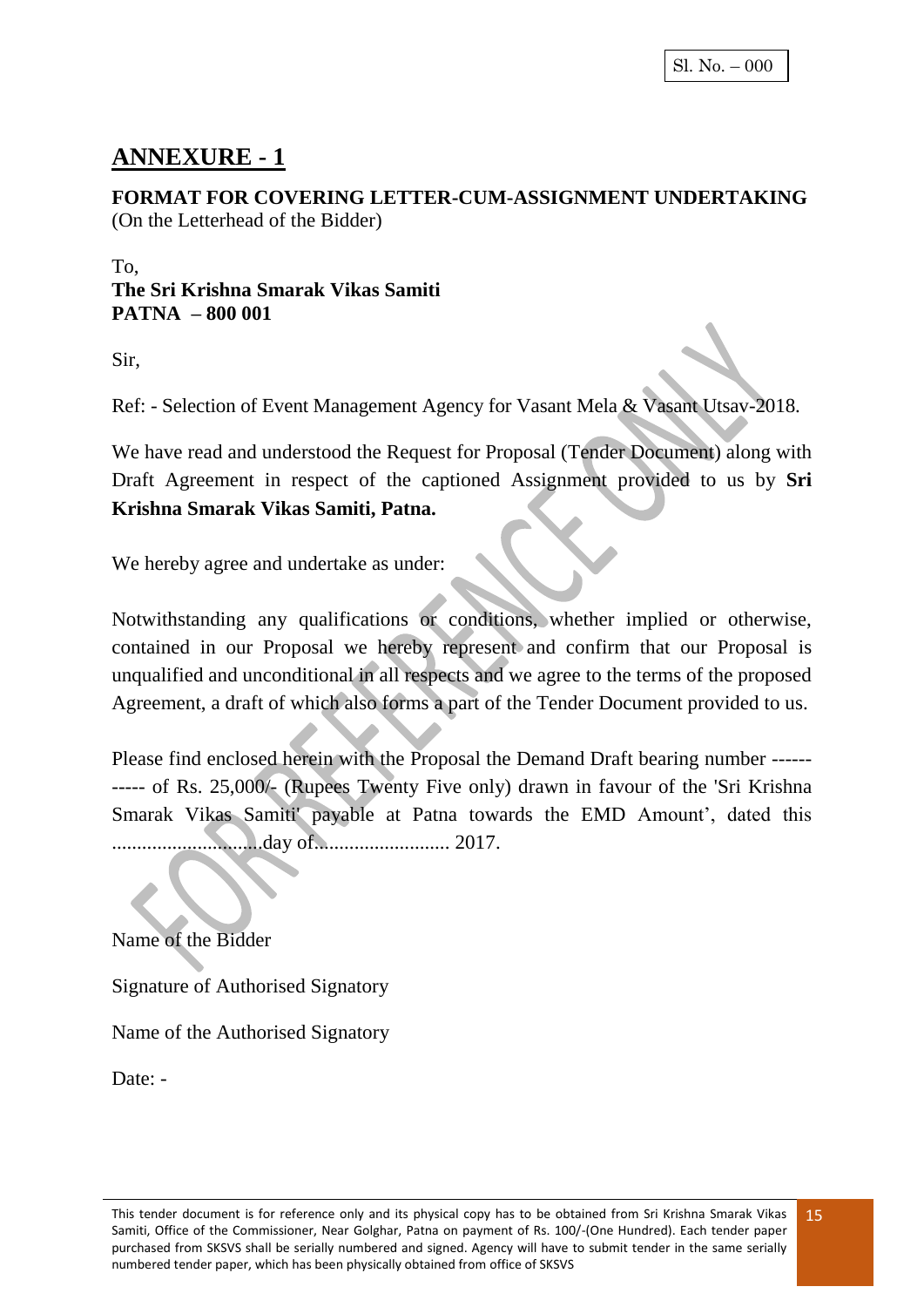## **ANNEXURE-2 PRESCRIBED PROFORMA FOR TECHNICAL BID**

| <b>Sr</b><br>No. | <b>Criteria</b>                                                                                                                                                                                      | YES/<br>NO. | <b>Documentary</b><br><b>Evidence</b>                                             |
|------------------|------------------------------------------------------------------------------------------------------------------------------------------------------------------------------------------------------|-------------|-----------------------------------------------------------------------------------|
| $\mathbf{1}$     | <b>GST Registration Number</b>                                                                                                                                                                       |             | To be attached                                                                    |
| $\overline{2}$   | Photo copy of Pan Card                                                                                                                                                                               |             | To be attached                                                                    |
| 3                | Minimum 3 years of experience in conceptualizing, designing,<br>organizing, managing, executing events, exhibitions similar in<br>nature Mela and similar festival organized by other State<br>Govt. |             | Work Order/Work<br>Completion<br>certificate clearly<br>indicating<br>experience. |
| 4                | Company's turnover should be minimum Rs. 50,00,000/-<br>(Fifty lakh) per annum for each year during three Financial<br>years (2013-2014, 2014-15 and 2015-2016).                                     |             | To be attached                                                                    |
| 5                | IT return and Service Tax return of three (3) financial years<br>$(2013-14, 2014-15, and 2015-2016).$                                                                                                |             | To be attached                                                                    |
| 6                | EMD of Rs.25000/- (twenty five thousand)                                                                                                                                                             |             | To be attached                                                                    |

XXX

 $\mathcal{C}$ 

This tender document is for reference only and its physical copy has to be obtained from Sri Krishna Smarak Vikas Samiti, Office of the Commissioner, Near Golghar, Patna on payment of Rs. 100/-(One Hundred). Each tender paper purchased from SKSVS shall be serially numbered and signed. Agency will have to submit tender in the same serially numbered tender paper, which has been physically obtained from office of SKSVS 16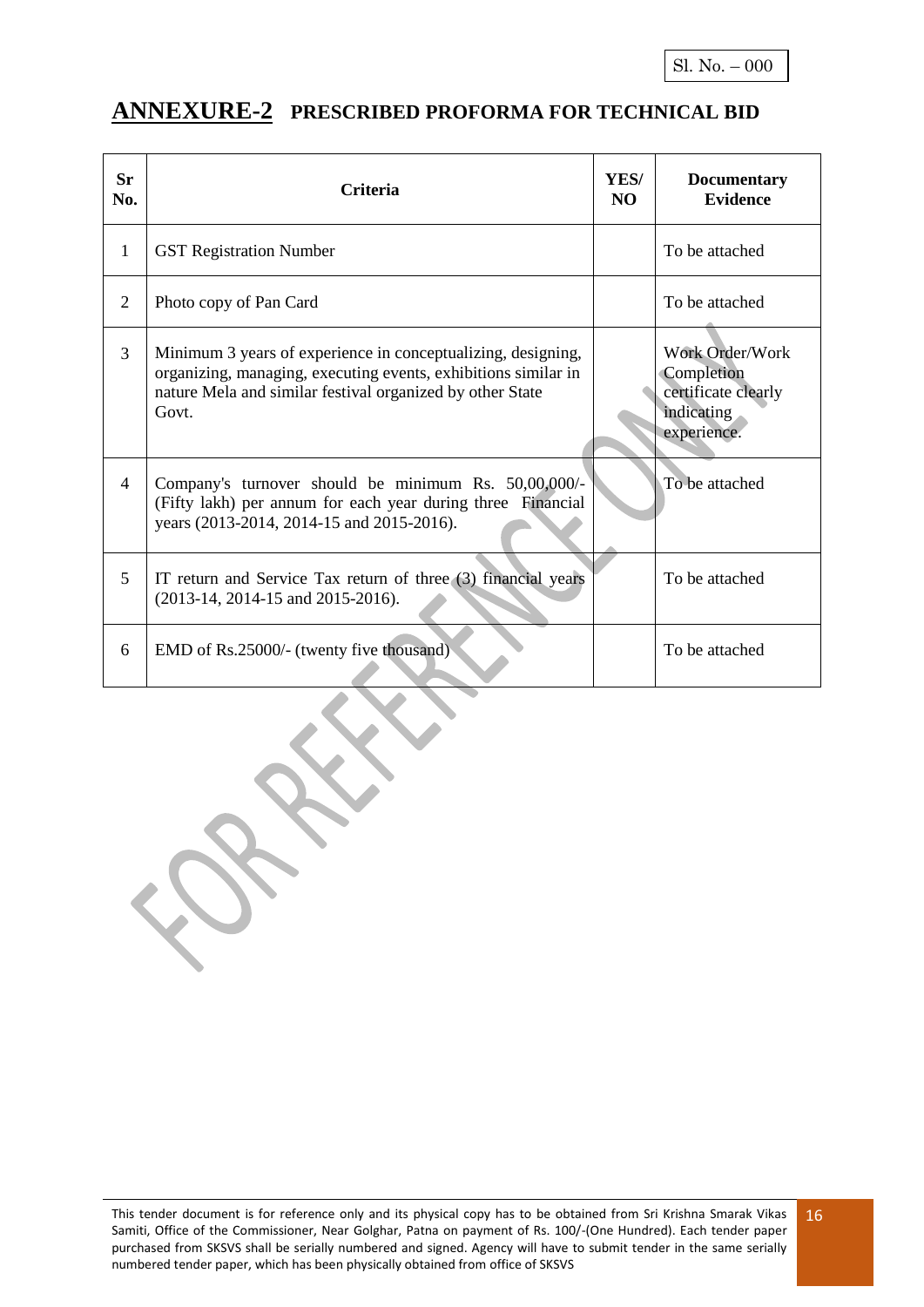# **ANNEXURE-3**

#### **a. (Financial Bid F1)**

Amount (F1).................................... (in rupees) payable to SKSVS for usage of the 60,000 Sqft. area for Vasant Mela from 01.02.2018 to 24.02.2018 and 1,50,000 sq.ft. area for Vasant Utsav-2018 from 13.02.2018 to 24.02.2018 by the bidder. {All the cost of construction of stall and other facility like lighting etc. in this area will be borne by the bidder $(F1)$ }

### **b. (Financial Bid F2)**

**Bidder will have to arrange following item for 12 (twelve) days only between 13th to 24th February, 2018 for organising different activities. These activities are to organized in an separate land (SL) to be earmarked for cultural and other programs which will be adjacent/near to the 2,10,000 sq.ft. allotted to Event Manager.**

#### **Quotation for Stage arrangement, Green room, sitting arrangement, Lighting Sound, Anchor & volunteer etc.**

| SI <sub>No</sub> | <b>Particulars/Deliverables</b>                  | Size / Area      | <b>Unit</b>    | <b>Amount for</b><br>twelve (12) days<br>(13.02.18 to<br>24.02.18) in Rs.<br>(Rate of each of<br>the following 58<br>items must be<br>mentioned,<br>otherwise bid will<br>be rejected) |
|------------------|--------------------------------------------------|------------------|----------------|----------------------------------------------------------------------------------------------------------------------------------------------------------------------------------------|
| $\mathbf{1}$     | Stage (open from top)                            | 60ftWx30ftDx6ftH | $\mathbf{1}$   |                                                                                                                                                                                        |
| $\overline{2}$   | <b>Stage Carpeting</b>                           | 1500 Sqft        | $\mathbf{1}$   |                                                                                                                                                                                        |
| 3                | <b>VIP/VVIP Longue Carpeting</b>                 | 2000 Sqft        | $\mathbf{1}$   |                                                                                                                                                                                        |
| 4                | Designer Welcome Gate                            | 200 Sqft         | $\overline{2}$ |                                                                                                                                                                                        |
| Ŝ.               | Urinals (VIPs & Artists)                         |                  | $\overline{2}$ |                                                                                                                                                                                        |
| $6\phantom{.}$   | Well Equipped Green Room                         | 10x8x10          | $\overline{2}$ |                                                                                                                                                                                        |
| $\overline{7}$   | Administrative Room                              | 10x8x10          | $\mathbf{1}$   |                                                                                                                                                                                        |
| 8                | Backdrop, Iron Framed, Star Media<br><b>Flex</b> | As per stage     | $\mathbf{1}$   |                                                                                                                                                                                        |
| 9                | Side Drops, Iron Framed, Star<br>Media Flex      | As per stage     | $\overline{2}$ |                                                                                                                                                                                        |
| 10               | Iron Framed Closing panel on both side of Stage  |                  |                |                                                                                                                                                                                        |
| 11               | VIP Sofa                                         |                  | 10             |                                                                                                                                                                                        |
| 12               | Fixed Chairs (Set of 2/3/4 etc.)                 |                  | 100            |                                                                                                                                                                                        |
| 13               | <b>Fibre Chair</b>                               |                  | 900            |                                                                                                                                                                                        |
| 14               | <b>Centre Table for VIPs</b>                     |                  | 10             |                                                                                                                                                                                        |

This tender document is for reference only and its physical copy has to be obtained from Sri Krishna Smarak Vikas Samiti, Office of the Commissioner, Near Golghar, Patna on payment of Rs. 100/-(One Hundred). Each tender paper purchased from SKSVS shall be serially numbered and signed. Agency will have to submit tender in the same serially numbered tender paper, which has been physically obtained from office of SKSVS 17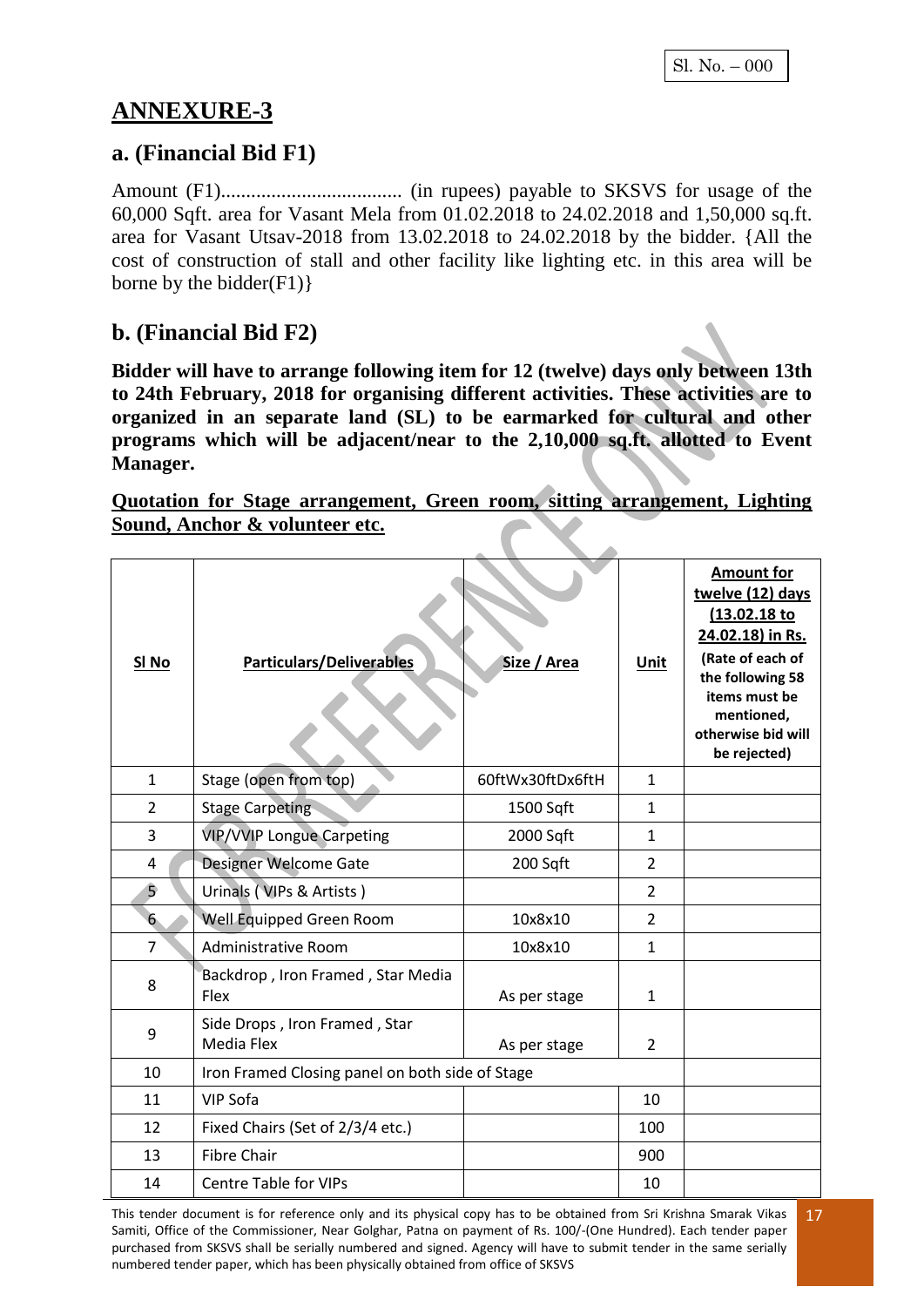#### Sl. No. – 000

| 15                        | Podium                                                            | 4x2 Sqft           | $\mathbf 1$    |  |
|---------------------------|-------------------------------------------------------------------|--------------------|----------------|--|
| 16                        | Console Masking with Black Cloth                                  |                    |                |  |
| 17                        | Console Riser                                                     |                    |                |  |
| 18                        | Male & Female Anchor                                              |                    | $\overline{2}$ |  |
| 19                        | Volunteer                                                         |                    | 6              |  |
| 20                        | <b>Flower Decoration</b>                                          |                    |                |  |
| 21                        | Top 1200 W per Column                                             |                    | 16             |  |
| 22                        | Dual 18" subwoofer 2000WT<br>minimum                              |                    | 8              |  |
| 23                        | Stage monitor 600WT minimum                                       |                    | 10             |  |
| 24                        | Digital Mixing Console 48 Channels<br>(Yamaha M7CL / Sound Craft) |                    | $\overline{1}$ |  |
| 25                        | Side Field - Low & Top with<br>Amplifier                          |                    | $\overline{4}$ |  |
| 26                        | <b>Instrumental Mikes</b>                                         |                    | 10             |  |
| 27                        | <b>Cordless Mikes</b>                                             |                    | 4              |  |
| 28                        | Naple Mikes<br>(Shure/Sennheiser/AKG)                             |                    | 4              |  |
| 29                        | <b>Snack Cables</b>                                               | As per requirement |                |  |
| 30                        | Graphic Rack Complete Set                                         |                    |                |  |
| 31                        | <b>USB Port</b>                                                   |                    |                |  |
| 32                        | Drum kit mike                                                     |                    |                |  |
| 33                        | Pioneer Pitch - CDJ 200                                           |                    |                |  |
| 34                        | <b>Beam Parcans</b>                                               |                    | 40             |  |
| 35                        | Led RGB Multi                                                     |                    | 50             |  |
| 36                        | Sharpy                                                            |                    | 18             |  |
| 37                        | Multi Ten                                                         |                    | 16             |  |
| 38                        | Laser Light                                                       |                    | $\overline{4}$ |  |
| 39                        | Smoke Gun                                                         |                    | 4              |  |
| Light mixing consol<br>40 |                                                                   |                    |                |  |
| 41                        | Colour Lab                                                        |                    |                |  |
| 42                        | Programming Board                                                 |                    |                |  |
| 43                        | Dimmer Pack                                                       |                    |                |  |
| 44                        | Light Technician                                                  |                    |                |  |
| 45                        | <b>Truss Four Sided</b>                                           |                    |                |  |
| 46                        | LED Wall 40x12 Sqft for Stage                                     |                    | $\mathbf{1}$   |  |
| 47                        | LED wall 8x12 Sqft above the<br>Ground                            |                    | $\overline{2}$ |  |
| 48                        | LED Wall 8x12 sqft above the<br>Ground                            |                    | $\overline{2}$ |  |
| 49                        | Videography & Still photo                                         | On all days        |                |  |

This tender document is for reference only and its physical copy has to be obtained from Sri Krishna Smarak Vikas Samiti, Office of the Commissioner, Near Golghar, Patna on payment of Rs. 100/-(One Hundred). Each tender paper purchased from SKSVS shall be serially numbered and signed. Agency will have to submit tender in the same serially numbered tender paper, which has been physically obtained from office of SKSVS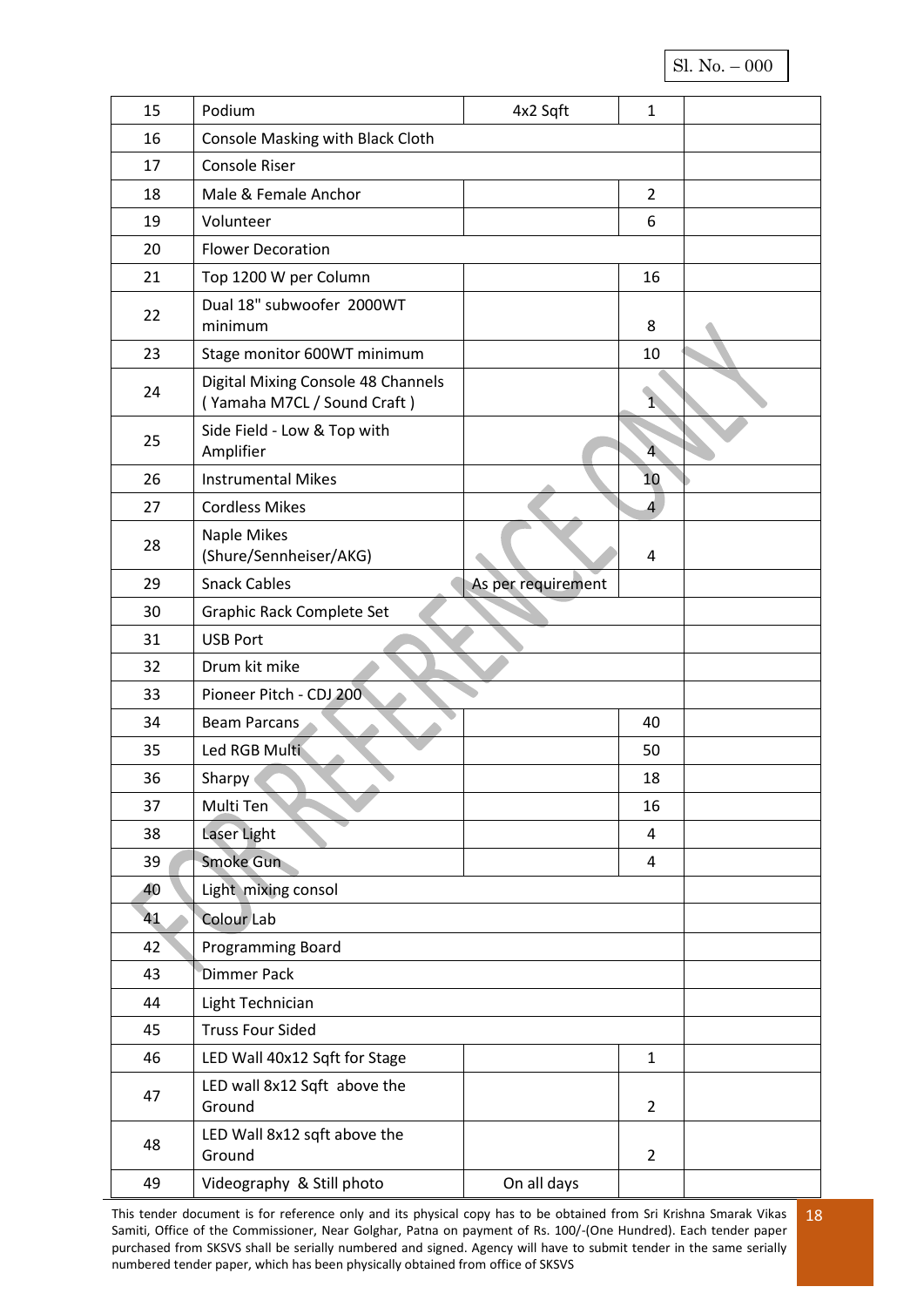| 50 | Designing of paper advertisement, flex banners etc.                                      |                        |    |  |
|----|------------------------------------------------------------------------------------------|------------------------|----|--|
| 51 | Security Guards (from recognised                                                         |                        |    |  |
|    | security agency)                                                                         |                        | 30 |  |
| 52 | <b>Bouncers</b>                                                                          |                        | 15 |  |
| 53 | Power supply & Power/Generator back-up for Cultural Program<br>from 6 PM to 10 PM.       |                        |    |  |
|    |                                                                                          |                        |    |  |
| 54 | Designing of paper advertisement, flex banners, Certificate<br>designing & Printing etc. |                        |    |  |
| 55 | <b>Installation CCTV Camera</b>                                                          | <b>HD Quality</b>      | 32 |  |
| 56 | ABC Type Fire Extinguishers 6kg                                                          |                        | 20 |  |
| 57 | Co2 Type fire Extinguisher 4.5 kg                                                        |                        | З. |  |
|    | Man power for organising the competition -                                               |                        |    |  |
| 58 | Jury members for competition, one Competition organiser, one                             |                        |    |  |
|    | Supervisor, one Anchor and six volunteer                                                 |                        |    |  |
|    |                                                                                          | <b>Total Amount in</b> |    |  |
|    |                                                                                          | rupees $(F2) =$        |    |  |
|    | (Rate of each of following 58 items must be mentioned otherwise bid will be rejected)    |                        |    |  |

#### **F2= ...................................... in rupees**

#### **NOTE:**

- **1. As per requirement/ need, the quantities/ units mentioned in the table above or otherwise may be added/ increased/ decreased for which proportionate rate will be paid/ deducted.**
- **2. The bidder is necessarily required to mention item wise rate of each of the above 58 items in the prescribed column, otherwise the bid will be rejected.**
- **3. The bidder has to make all necessary arrangements for lighting etc. in the entire Vasant Mela & Vasant Utsav-2018 (including stage for cultural programme, competition zone and its surroundings), and charges for electricity connection and all other meter charges etc. shall be borne entirely by the bidder.**
- **4. The Agency shall have distinctive dress codes for crew members, volunteers, light & sound personnel and private security staff etc. for their easy identification.**
- **5. The Agency shall submit a complete list of manpower as per the table mentioned before, at least two days prior to the start of event.**
- **6. The Agency has to submit all videos and photos on daily basis and also has to submit two (2) master copies of DVDs of video and photos, at the end of the event.**